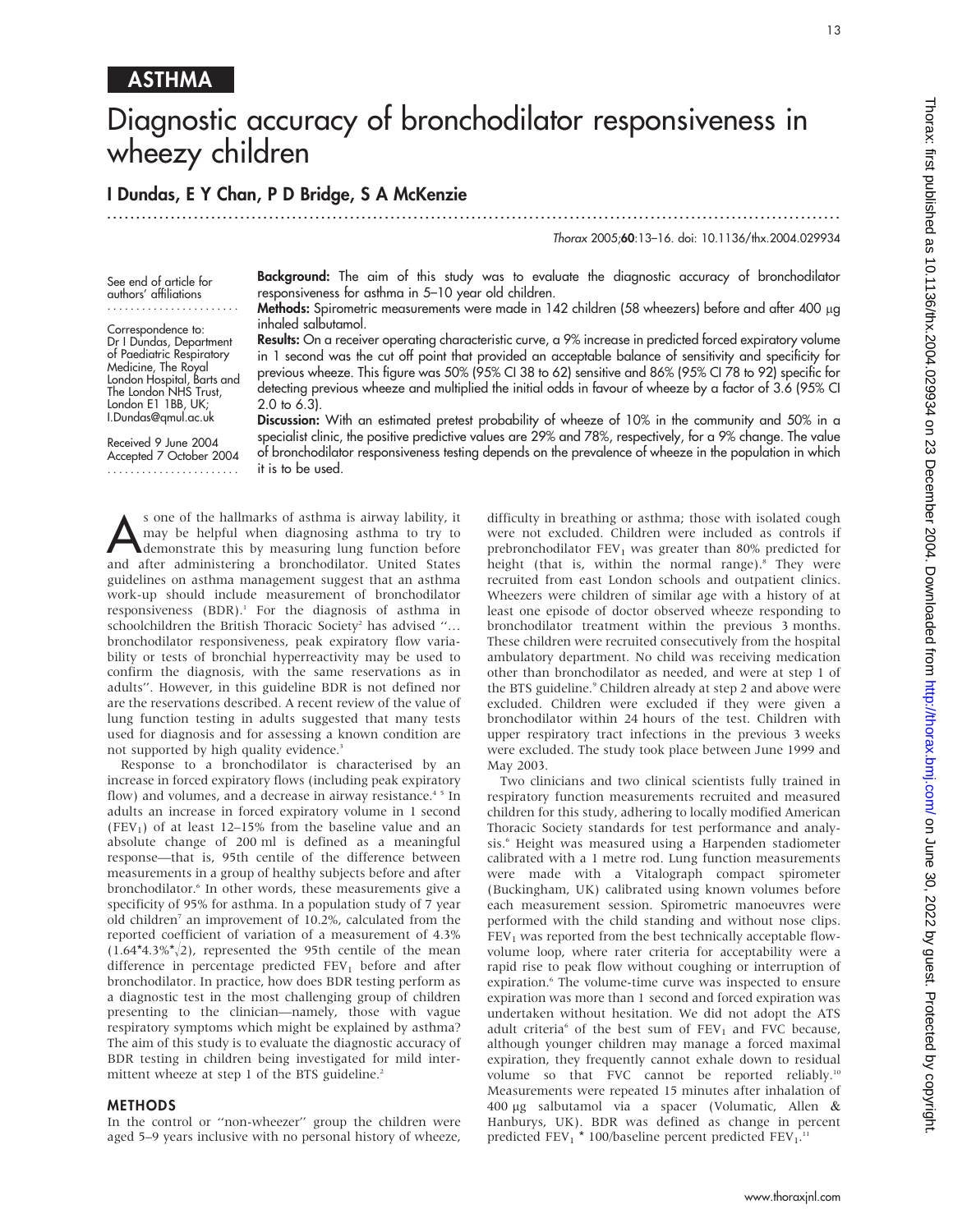East London and the City Research ethics committee approved the project and parents and children old enough to understand the project gave written informed consent for the study.

#### Data analysis

Data were inspected for normality and analysed using SPSS version 11.0.1. Comparison between groups was by unpaired t testing for continuous variables and by comparison of proportions for categorical variables. Data were used to plot a receiver operator characteristic (ROC) curve to describe the sensitivity and specificity of BDR for previous wheeze. Likelihood ratios, odds and post test probabilities (positive and negative predictive values) were calculated.<sup>12</sup>

#### RESULTS

Technically acceptable measurements were obtained in 142 children (84 non-wheezers). Ten children (four nonwheezers) consented to the study but failed to produce technically acceptable measurements. Reasons for failure were poor effort, insufficient expiratory time (FEV  $\leq$ 1 second), and expiration interrupted by coughing or glottis closure. Wheezers attended for measurements a median of 6 weeks (range 4–14) following attendance in the ambulatory unit. The two groups were of similar age and sex but wheezers were slightly shorter and younger (table 1). All continuous variables were normally distributed. Percentage predicted baseline  $FEV<sub>1</sub>$  measurements were significantly lower in wheezers and BDR was significantly greater in wheezers than in non-wheezers (table 1).

From an ROC curve (fig 1), cut off points for BDR were compared (table 2). The cut off point where the sum of sensitivity and specificity was greatest was 9% change in predicted  $FEV<sub>1</sub>$ . At this point 50% of the wheezers had at least 9.0% improvement in  $FEV<sub>1</sub>$  following bronchodilator compared with 14% of non-wheezers.

The positive and negative likelihood ratios were 3.6 (95% CI 2.0 to 6.3) and 0.6 (95% CI 0.4 to 0.8). In other words, a response to bronchodilator of at least 9.0% BDR multiplies the initial odds in favour of wheeze by a factor of 3.6 and a negative test multiplies the initial odds against wheeze by a factor of  $1/0.6 = 1.7$ . The area under the ROC curve (AUC) was 0.71 (95% CI 0.62 to 0.81).

The prevalence of asthma/wheeze is likely to differ quite widely in different circumstances. Accordingly, the positive and negative predictive values<sup>12</sup> of a threshold of 9.0% BDR were calculated for a range of hypothetical asthma prevalences (table 3).



Figure 1 Sensitivity and specificity of bronchodilator responsiveness (BDR) for previous wheeze. Solid line denotes line of identity.

#### **DISCUSSION**

The aim of this prospective study was to evaluate the diagnostic accuracy of BDR as a test for asthma. We attempted to present our study findings according to the Standards of Reporting of Diagnostic Accuracy (STARD) initiative guidelines.<sup>13</sup> All but one of the 25 items on the STARD checklist have been satisfied. It was impractical for us to undertake BDR testing blind to the diagnosis of observed wheeze as recruitment and measurement were frequently undertaken by the same investigators.

This is the first study to describe the diagnostic characteristics of BDR testing in children with mild intermittent asthma, a group where diagnosis on reported symptoms is most challenging.14 The children who had the features of the ''gold standard'' for the disease were clearly defined. They had been observed to wheeze and were documented to have responded to treatment with a bronchodilator, were asymptomatic with no physical signs of wheeze at the time of testing, and had infrequent wheeze not meriting treatment with prophylactic asthma medication. These children with doctor-observed wheeze on a previous occasion are most likely to resemble those who present with reported symptoms but no physical signs in a primary care or outpatient setting. Children without the disease were those with no history of reported or observed wheeze—that is, no history of wheeze or difficulty in breathing.

We have shown that a positive BDR test is specific for recent wheeze but is fairly insensitive. In other words, a

|                                         | Non-wheezers<br>$(n = 84)$ | <b>Wheezers</b><br>$(n = 58)$ | Mean difference (95% CI)<br>non-wheezers v wheezers |
|-----------------------------------------|----------------------------|-------------------------------|-----------------------------------------------------|
| Age (years)                             |                            |                               |                                                     |
| Mean (SD)                               | 7.56(1.41)                 | 7.10(1.46)                    | $0.46$ (-0.02 to 0.95)                              |
| Range                                   | 4.98-9.83                  | 4.94-9.99                     |                                                     |
| Male, n (%)                             | 45 (48%)                   | 40 (69%)                      | $14\%$ (-4 to 32)                                   |
| Height (cm)                             |                            |                               |                                                     |
| Mean (SD)                               | 125.7 (10.4)               | 122.1(10.1)                   | 3.6 $(0.2 \text{ to } 7.1)^*$                       |
| Range                                   | 102.0-152.0                | $106.4 - 151.4$               |                                                     |
| $FEV1$ (% predicted)                    |                            |                               |                                                     |
| Mean (SD)                               | 96.7 (10.7)                | 84.5 (15.1)                   | 12.1 (7.6 to 16.7) <sup>+</sup>                     |
| Range                                   | $80 - 129$                 | $41 - 115$                    |                                                     |
| $\Delta$ FEV <sub>1</sub> (% predicted) |                            |                               |                                                     |
| Mean (SD)                               | 3.76(4.94)                 | 9.09(8.28)                    | $-5.32$ ( $-7.74$ to $-2.91$ ) <sup>+</sup>         |
| Range                                   | $(-12.11$ to 12.03)        | $(-9.04 \text{ to } 35.00)$   |                                                     |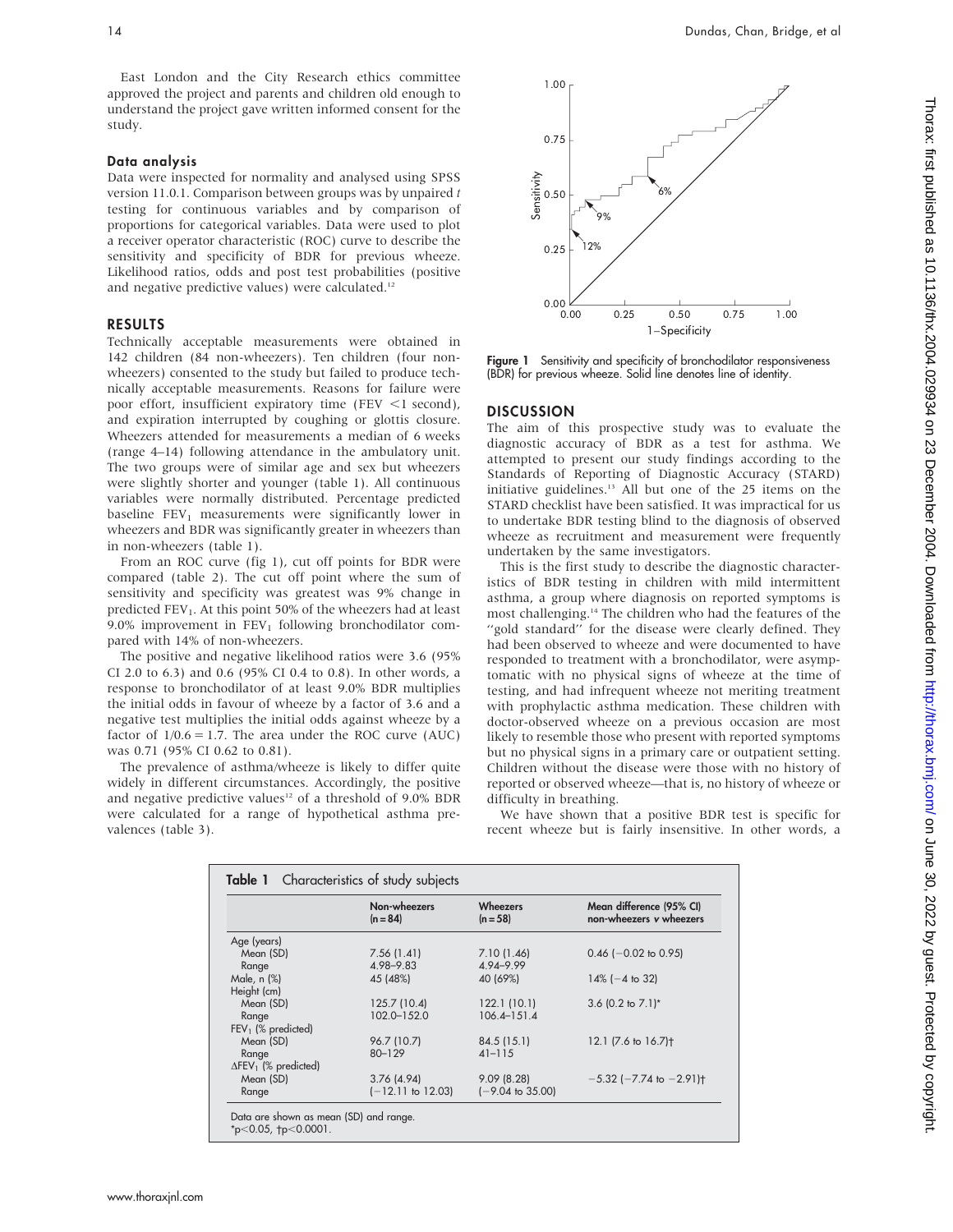|            | Table 2 Comparison of ROC cut off values for bronchodilator responsiveness (BDR) |                               |                                  |                                  |  |  |
|------------|----------------------------------------------------------------------------------|-------------------------------|----------------------------------|----------------------------------|--|--|
| <b>BDR</b> | Non-wheezers<br>$(n = 58)$                                                       | <b>Wheezers</b><br>$(n = 84)$ | <b>Sensitivity</b><br>% (95% CI) | <b>Specificity</b><br>% (95% CI) |  |  |
| 6%         | 56                                                                               | 34                            | 59 (46 to 70)                    | 66 (55 to 74)                    |  |  |
| 9%         | 72                                                                               | 29                            | 50 (38 to 62)                    | 86 (78 to 92)                    |  |  |
| 12%        | 82                                                                               | 20                            | 35 (24 to 47)                    | 98 (92 to 99)                    |  |  |

positive response is much more likely in children with wheeze than in children without wheeze, but about half of the wheezers will be missed. Positive and negative likelihood ratios of over 5 and under 0.2, respectively, for a test are considered strongly diagnostic.15 We have calculated the positive and negative predictive values for positive and negative tests as clinicians can be misled by just the expression of the likelihood ratio.<sup>16</sup> Although baseline  $FEV<sub>1</sub>$ was reduced in the wheezing group, it was neither sensitive nor specific in identifying previous wheeze (data not shown).

Several groups have reported BDR response in healthy controls<sup>5 17-21</sup> and asthmatic children,<sup>11</sup> but the asthmatics included children who were on prophylactic treatment and therefore had more than mild intermittent asthma. These are more likely to be children where the diagnosis is not in doubt.

Values of 9% and 10.2% threshold change for BDR have been derived from upper 95% of response to bronchodilator and from repeatability studies in healthy populations respectively.<sup>57</sup> This study has gone further in describing the test characteristics of BDR for patients where there is a diagnostic challenge for the clinician.

As well as the specificity and sensitivity, a measure of performance for a test using a ROC curve is given by the AUC.<sup>22</sup> A useless test would have an AUC of 0.50, the area being described by the line of identity. Generally, a test is considered discriminating if the AUC is more than 0.70.<sup>23</sup> The AUC for BDR measurement in this study was 0.71, which suggests that BDR testing could be useful for identifying children with previous wheeze

Bronchial responsiveness to methacholine challenge may also be used to identify children who may have asthma. However, sensitivity and specificity for doctor-diagnosed asthma were 76% and 50%, respectively, for a 15% fall in  $FEV<sub>1</sub>$  at a dose of 1.8 mg/ml in a group of 6 year old children.24 The positive and negative likelihood ratios derived from these figures are approximately 1.5 (95% CI 1.3 to 1.8) and 0.5 (95% CI 0.3 to 0.7). At first sight it would appear that measurements of bronchial responsiveness do not perform as well as BDR testing in identifying children with asthma. This may be because the subjects with disease had doctordiagnosed asthma rather than doctor-observed wheeze. Children with doctor-diagnosed asthma are significantly different from those with doctor-observed wheeze with respect to atopic status and may include subjects with reported symptoms which are not caused by asthma.<sup>25</sup>

As the prevalence of asthma in the community is uncertain because of the inaccuracy of the reporting of symptoms, our data can be summarised by expressing our results over a range of hypothetical prevalences. As a child who presents

| <b>Pre-test probability</b> |            |            |  |  |  |
|-----------------------------|------------|------------|--|--|--|
| (estimated prevalence)      | <b>PPV</b> | <b>NPV</b> |  |  |  |
| 10%                         | 29%        | 94%        |  |  |  |
| 30%                         | 61%        | 80%        |  |  |  |
| 50%                         | 78%        | 6.3%       |  |  |  |

with respiratory symptoms in primary care is more likely to have had wheeze than the general population, the prevalence of wheeze in the primary care population will be higher, and even higher in the group referred from general practice for a specialist opinion. Positive and negative predictive values can be calculated for these estimated prevalences. With increasing prevalence, the predictive values will change (table 3). How important knowledge of these values is will depend on the importance of the diagnosis when made. An improvement in the rate of diagnosis in the community from 10% to 29% may not be considered large enough to introduce BDR testing as a screening test as it would mean that, for every child with asthma, more than two children without the disease would be treated. However, where individuals are concerned enough to seek specialist advice, an increase from 50% pre-test probability to 78% post-test probability could be considered helpful.

In conclusion, we have described the diagnostic accuracy of BDR using spirometric testing in school age children. Although BDR should not be considered as a stand alone test, when combined with results from skin prick testing for determining allergic sensitisation,<sup>25</sup> concordant results may increase confidence in diagnosing (or excluding the diagnosis of) asthma.

#### ACKNOWLEDGEMENTS

The authors thank Professor Michael Healy who gave statistical advice and approved the final manuscript.

#### Authors' affiliations .....................

I Dundas, E Y Chan, P D Bridge, S A McKenzie, Department of Paediatric Respiratory Medicine, The Royal London Hospital, Barts and The London NHS Trust, London E1 1BB, UK

E Y Chan was supported by Asthma UK.

#### **REFERENCES**

- National Institutes of Health. National asthma education program: executive summary: guidelines for the diagnosis and management of asthma. Bethesda,
- MA: National Institutes of Health, 1991.<br>2 British Thoracic Society/Scottish Intercollegiate Guideline Network. British<br>guideline on the management of asthma. Thorax 2003;58(Suppl I):i1–94.<br>3 Borrill Z, Houghton C, Sulliva
- base for tests used in diagnosis and monitoring of disease in respiratory medicine. BMJ 2003;327:1136–8.
- 4 Van Noord JA, Smeets J, Clement J, et al. Assessment of reversibility of airflow obstruction. Am J Respir Crit Care Med 1994;150:551–4.
- 5 Dales RE, Spitzer WO, Tousignant P, et al. Clinical interpretation of airway response to a bronchodilator. Epidemiologic considerations. Am Rev Respir Dis 1988;138:317–20.
- 6 American Thoracic Society. Lung function testing: selection of reference values and interpretative strategies. Am Rev Respir Dis 1991;144:1202–18.
- 7 Strachan DP. Repeatability of ventilatory function measurements in a pulation survey of 7 year old children. Thorax 1989;44:474-9.
- 8 Polgar GP. Pulmonary function testing in children: techniques and standards, 1st ed. New York: WB Saunders, 1971.
- 9 British Thoracic Society. Asthma in adults and schoolchildren. BTS guidelines on asthma management 1995. Thorax 1997;52(Suppl 1):S2–5, S20.
- 10 Bridge PD, McKenzie SA. Bronchodilator responsiveness testing in young children. Arch Dis Child 2001;84:525.
- 11 Waalkens HJ, Merkus PJ, Van Essen-Zandvliet EE, et al. Assessment of bronchodilator response in children with asthma. Dutch CNSLD Study Group. Eur Respir J 1993;6:645–51.
- 12 Habbema JDF, Eijkmans R, Krijnen P, et al. Analysis of data on the accuracy of diagnostic tests. In: Knottnerus JA, ed. The evidence base of clinical diagnosis. London: BMJ Books, 2002:117–43.